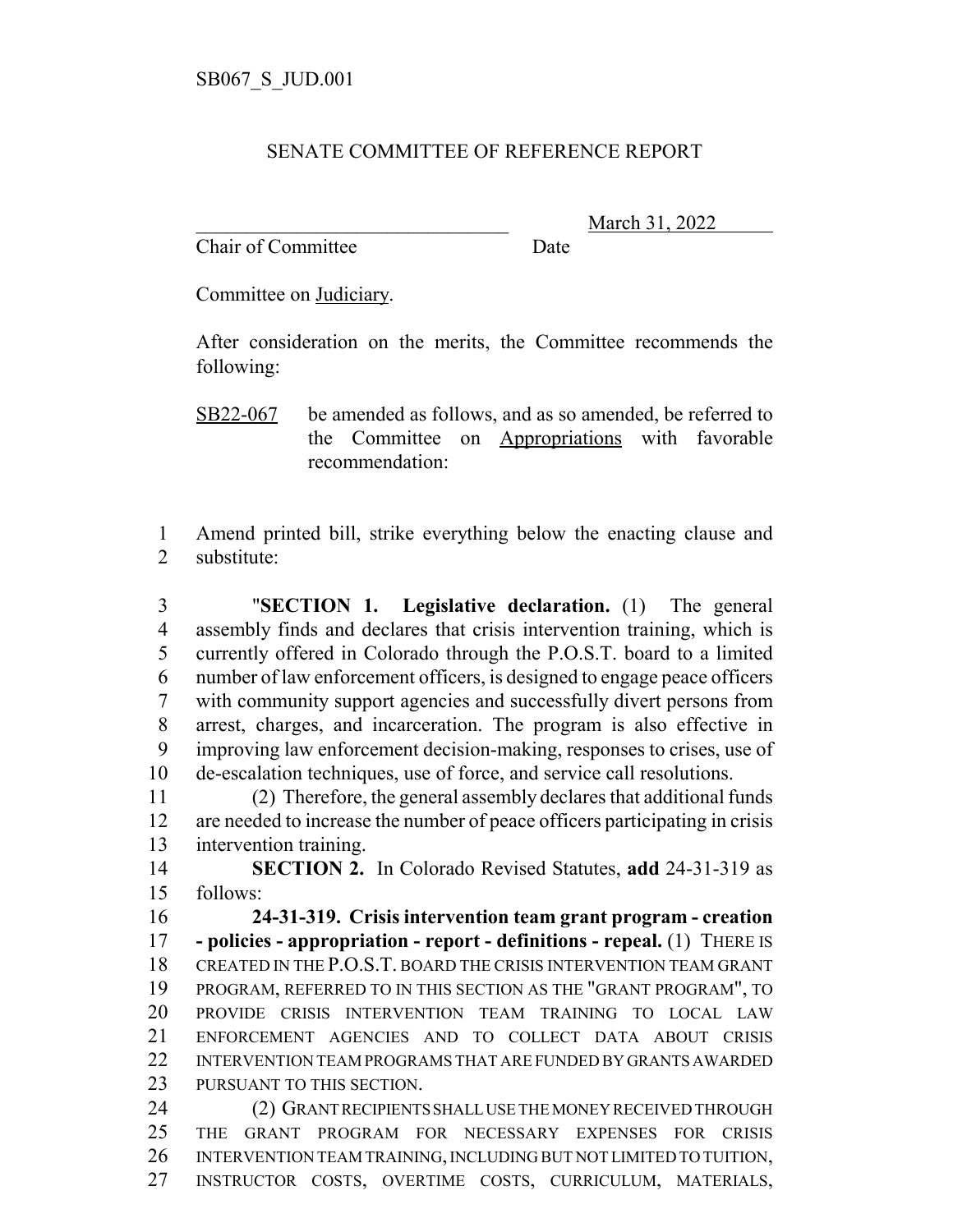SUPPLIES, AND THE DATA COLLECTION AND REPORTING REQUIRED PURSUANT TO THIS SECTION.

 (3) (a) THE P.O.S.T. BOARD SHALL DEVELOP POLICIES AND PROCEDURES NECESSARY TO MANAGE THE GRANT PROGRAM AND IMPLEMENT THE REQUIREMENTS OF THIS SECTION, INCLUDING STANDARDIZED CRISIS INTERVENTION TEAM TRAINING AND DATA COLLECTION AND REPORTING.

 (b) THE P.O.S.T. BOARD SHALL DEVELOP STANDARDIZED CRISIS INTERVENTION TEAM TRAINING CONSISTENT WITH BEST PRACTICES, CORE ELEMENTS, AND VALIDATED SCIENTIFIC RESEARCH CONCERNING CRISIS INTERVENTION TEAM MODELS FROM NATIONALLY RECOGNIZED SOURCES.

 (4) TO RECEIVE A GRANT, A LOCAL LAW ENFORCEMENT AGENCY MUST SUBMIT AN APPLICATION TO THE P.O.S.T. BOARD AND AGREE TO PARTICIPATE IN DATA COLLECTION AND REPORTING REQUIRED PURSUANT TO THIS SECTION AS A CONDITION OF RECEIVING A GRANT.

 (5) THE P.O.S.T. BOARD SHALL REVIEW THE APPLICATIONS 17 RECEIVED PURSUANT TO SUBSECTION (4) OF THIS SECTION. IN SELECTING GRANT RECIPIENTS AND AWARDING GRANTS, THE P.O.S.T. BOARD SHALL CONSIDER:

 (a) THE ASSOCIATED COSTS FOR THE APPLICANT'S CRISIS 21 INTERVENTION TRAINING, INCLUDING OVERTIME COSTS;

22 (b) AS A POSITIVE CONSIDERATION FACTOR, THAT THE APPLICANT HAS OR IS SEEKING A NON-LAW-ENFORCEMENT PARTNER; EXCEPT THAT IT MUST NOT BE A NEGATIVE CONSIDERATION FACTOR OR EXCLUSION FROM CONSIDERATION IF THE APPLICANT SERVES A LESSER-POPULATED 26 COMMUNITY OR A RURAL AREA AND THERE IS A LACK OF AVAILABILITY OF 27 NON-LAW-ENFORCEMENT PARTNERS:

28 (c) THE RESPECTIVE NEED OF THE COMMUNITY THAT THE APPLICANT SERVES FOR A CRISIS INTERVENTION TEAM PROGRAM;

 (d) THE APPLICANT'S ABILITY TO IDENTIFY SERVICE CALLS AND DISPATCH A CRISIS INTERVENTION TEAM APPROPRIATELY; AND

 (e) THE NUMBER OF EMPLOYEES OF THE LOCAL LAW ENFORCEMENT AGENCY, THE NUMBER OF PEACE OFFICERS WITHIN THE LOCAL LAW ENFORCEMENT AGENCY, AND, TO THE EXTENT KNOWN, THE NUMBER OF PEACE OFFICERS WITHIN THE LOCAL LAW ENFORCEMENT AGENCY WHO ARE TRAINED IN CRISIS INTERVENTION.

 (6) ON OR BEFORE DECEMBER 1,2022, THE P.O.S.T. BOARD SHALL AWARD GRANTS.

 (7) A GRANT RECIPIENT THAT DISPATCHES A CRISIS INTERVENTION TEAM PROGRAM MEMBER FOR A SERVICE CALL SHALL COLLECT RELEVANT INFORMATION, AS DETERMINED BY THE P.O.S.T. BOARD, FOR THE SERVICE CALL.

(8) ON OR BEFORE DECEMBER 1, 2023, EACH GRANT RECIPIENT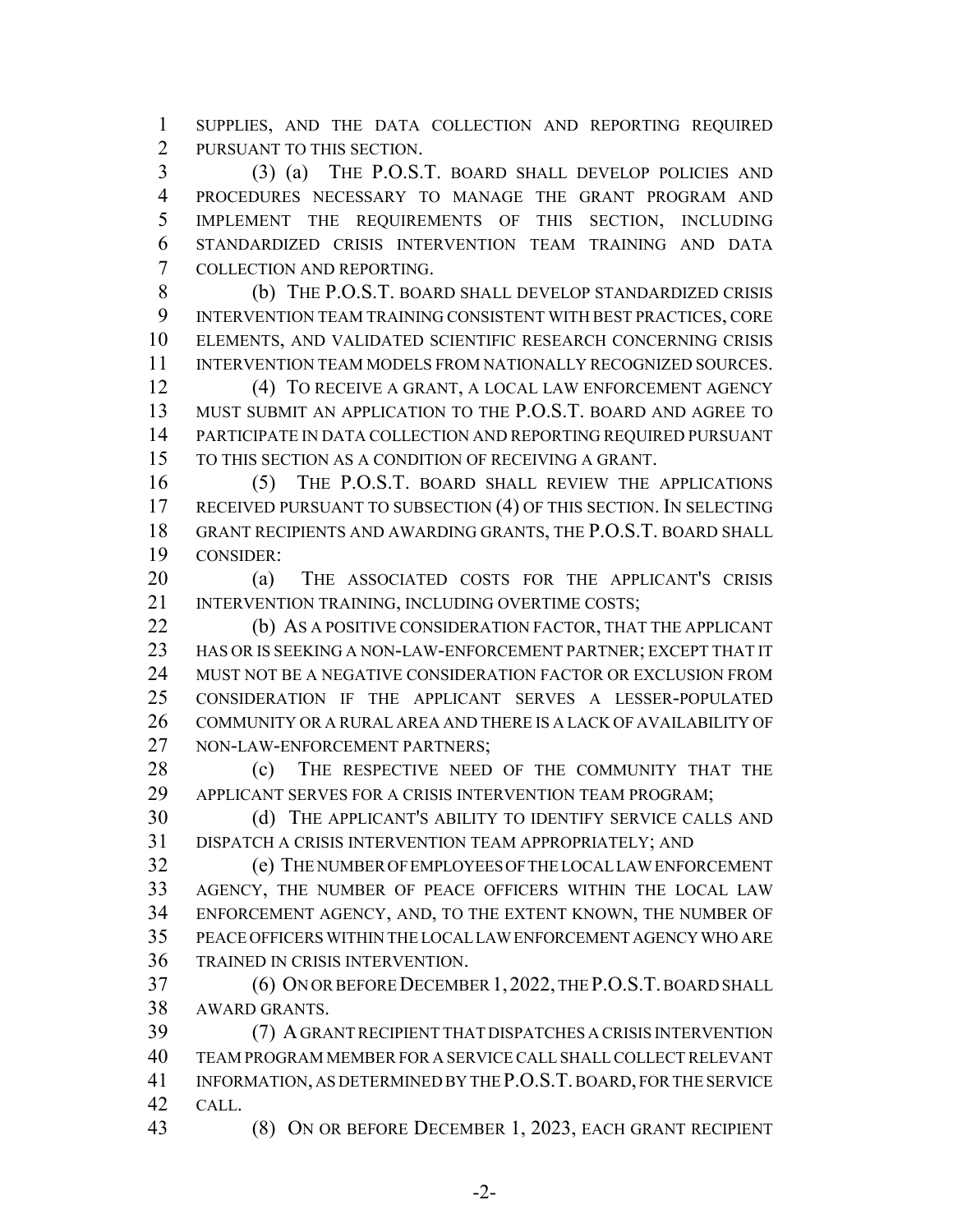SHALL SUBMIT A REPORT TO THE P.O.S.T. BOARD. AT A MINIMUM, THE REPORT MUST INCLUDE:

 (a) A DESCRIPTION OF THE ASSOCIATED COSTS FOR THE CRISIS INTERVENTION TRAINING PROVIDED BY THE GRANT;

 (b) THE NUMBER OF PEACE OFFICERS EMPLOYED BY THE LOCAL LAW ENFORCEMENT AGENCY WHO COMPLETED CRISIS INTERVENTION TRAINING BECAUSE OF THE GRANT AWARD AND THEIR RESPECTIVE YEARS OF EXPERIENCE AS PEACE OFFICERS;

 (c) DATA COLLECTED FROM THE GRANT RECIPIENT FOLLOWING THE CRISIS INTERVENTION TEAM TRAINING, INCLUDING:

 (I) THE TOTAL NUMBER OF INCIDENTS INVOLVING THE USE OF FORCE COMPARED TO THE TOTAL NUMBER OF SERVICE CALLS RECEIVED BY 13 THE LOCAL LAW ENFORCEMENT AGENCY;

**(II)** THE TOTAL NUMBER OF INCIDENTS INVOLVING THE USE OF FORCE RESULTING IN SERIOUS BODILY INJURY OR DEATH COMPARED TO THE TOTAL NUMBER OF SERVICE CALLS RECEIVED BY THE LOCAL LAW ENFORCEMENT AGENCY; AND

18 (III) WHETHER THE NUMBERS IN SUBSECTIONS  $(8)(c)(I)$  and (8)(c)(II) OF THIS SECTION ARE HIGHER OR LOWER COMPARED TO DATA COLLECTED BY THE LOCAL LAW ENFORCEMENT AGENCY PRIOR TO THE AGENCY'S CRISIS INTERVENTION TEAM TRAINING;

22 (d) WHETHER THE GRANT RECIPIENT HAS OTHER PROGRAMS THAT ADDRESS INCIDENTS INVOLVING MENTAL HEALTH OR SUBSTANCE ABUSE CRISES, INCLUDING A COMMUNITY-BASED ALTERNATIVE RESPONSE OR CO-RESPONDER COMMUNITY RESPONSE PROGRAM, AS DEFINED IN SECTION 24-32-3501 (8); AND

 (e) ANY ADDITIONAL DATA DEMONSTRATING THE IMPACT OF THE GRANT PROGRAM OR THE CRISIS INTERVENTION TEAM PROGRAM.

29 (9) ON OR BEFORE MARCH 1, 2024, THE P.O.S.T. BOARD SHALL SUBMIT A REPORT TO THE JUDICIARY COMMITTEES OF THE SENATE AND THE HOUSE OF REPRESENTATIVES, OR ANY SUCCESSOR COMMITTEES, REGARDING THE GRANT PROGRAM. AT A MINIMUM, THE REPORT MUST SUMMARIZE THE INFORMATION REPORTED BY GRANT RECIPIENTS 34 PURSUANT TO SUBSECTION (8) OF THIS SECTION. TO THE EXTENT POSSIBLE, THE REPORT MUST ALSO INCLUDE:

 (a) THE NUMBER OF CRISIS INTERVENTION TEAM PROGRAMS OPERATING IN COLORADO AND THEIR RESPECTIVE SIZES;

 (b) THE NUMBER OF LOCAL LAW ENFORCEMENT AGENCIES THAT HAVE CRISIS INTERVENTION TEAMS;

 (c) THE NUMBER OF PEACE OFFICERS OR NON-PEACE OFFICERS WHO HAVE COMPLETED CRISIS INTERVENTION TEAM TRAINING AND ARE A PART OF CRISIS INTERVENTION TEAM PROGRAMS IN COLORADO;

(d) THE IMPACT AND RELATIVE SUCCESS OF CRISIS INTERVENTION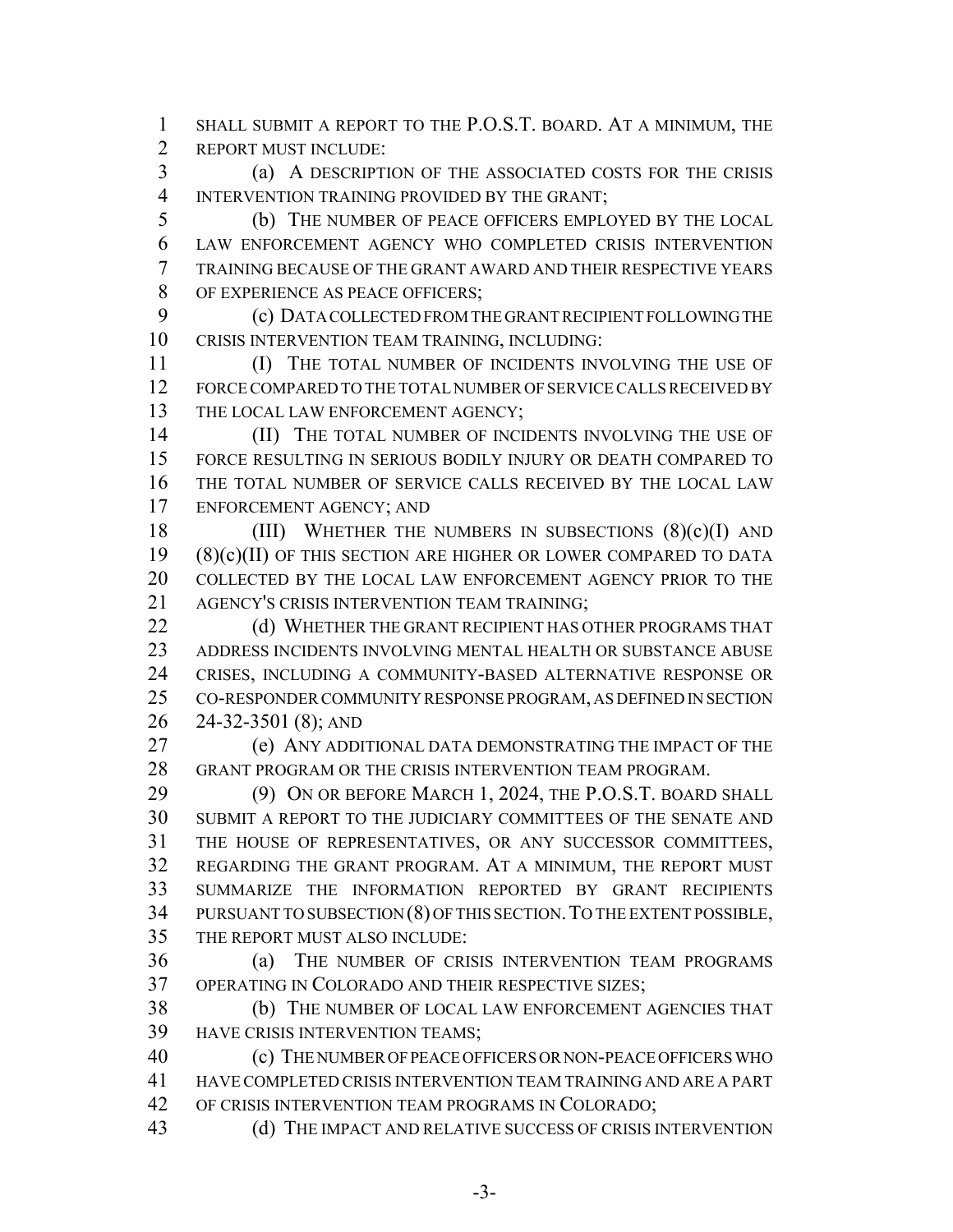TEAM PROGRAMS AND THE GRANT PROGRAM; AND

 (e) ANY RECOMMENDATIONS CONCERNING THE CONTINUATION OR IMPROVEMENT OF CRISIS INTERVENTION TEAM PROGRAMS, DATA COLLECTION, OR RESPONSE TO SERVICE CALLS FOR SUSPECTED MENTAL HEALTH AND SUBSTANCE ABUSE CRISES.

 (10) NOTWITHSTANDING THE PROHIBITION OF TRANSFERRING GENERAL FUND MONEY TO THE P.O.S.T. BOARD PURSUANT TO SECTION 24-31-310 (3), FOR THE 2022-23 STATE FISCAL YEAR, THE GENERAL ASSEMBLY SHALL APPROPRIATE TWO MILLION DOLLARS FIVE HUNDRED THOUSAND TO THE P.O.S.T. BOARD FOR THE PURPOSES OF THIS SECTION. THE P.O.S.T. BOARD MAY NOT USE MORE THAN FIVE PERCENT OF THE APPROPRIATION FOR COSTS TO ADMINISTER THE GRANT PROGRAM.

 (11) AS USED IN THIS SECTION, UNLESS THE CONTEXT OTHERWISE REQUIRES:

 (a) "CRISIS INTERVENTION" MEANS LAW ENFORCEMENT INTERVENTION IN AN INCIDENT THAT HAS THE POTENTIAL TO RESULT IN ESCALATED CONFLICT, INCLUDING THE POTENTIAL FOR INJURY OR DEATH, BETWEEN A PEACE OFFICER AND THE PERSON WITH WHOM THE PEACE OFFICER INTERACTS. "CRISIS INTERVENTION" INCLUDES, BUT IS NOT LIMITED TO, CIRCUMSTANCES INVOLVING A WEAPON, PEACE OFFICER INTERACTIONS WITH PERSONS WITH DISABILITIES, PEACE OFFICER INTERACTIONS WITH PERSONS EXPERIENCING A MENTAL HEALTH OR SUBSTANCE USE CRISIS, AND PEACE OFFICER INTERACTIONS WITH PERSONS WHO ARE ELDERLY.

 (b) "CRISIS INTERVENTION TEAM PROGRAM" MEANS THE STRUCTURED USE OF PEACE OFFICERS WHO ARE TRAINED IN CRISIS INTERVENTION TO RESPOND TO SERVICE CALLS TO ASSIST PEOPLE WITH MENTAL HEALTH OR SUBSTANCE USE DISORDERS WHO ARE EXPERIENCING A MENTAL HEALTH OR SUBSTANCE USE CRISIS.

 (c) "LOCAL LAW ENFORCEMENT AGENCY" MEANS A COUNTY SHERIFF'S OFFICE, MUNICIPAL POLICE DEPARTMENT, OR POLICE DEPARTMENT FOR A STATE INSTITUTION OF HIGHER EDUCATION, AS DEFINED IN SECTION 23-5-141 (2)(c).

 (d) "NON-LAW-ENFORCEMENT PARTNER" MEANS AN ENTITY OR ITS AGENT COLLABORATING WITH A LOCAL LAW ENFORCEMENT AGENCY'S CRISIS INTERVENTION TEAM PROGRAM, INCLUDING A FIRE DEPARTMENT OR DISTRICT; EMERGENCY MEDICAL SERVICES AGENCY; MEDICAL, MENTAL HEALTH, OR SUBSTANCE USE SERVICES PROVIDER; OR SOCIAL SERVICES PROVIDER.

40 (12) THIS SECTION IS REPEALED, EFFECTIVE JUNE 30, 2024.

 **SECTION 3. Act subject to petition - effective date.** This act takes effect at 12:01 a.m. on the day following the expiration of the ninety-day period after final adjournment of the general assembly; except